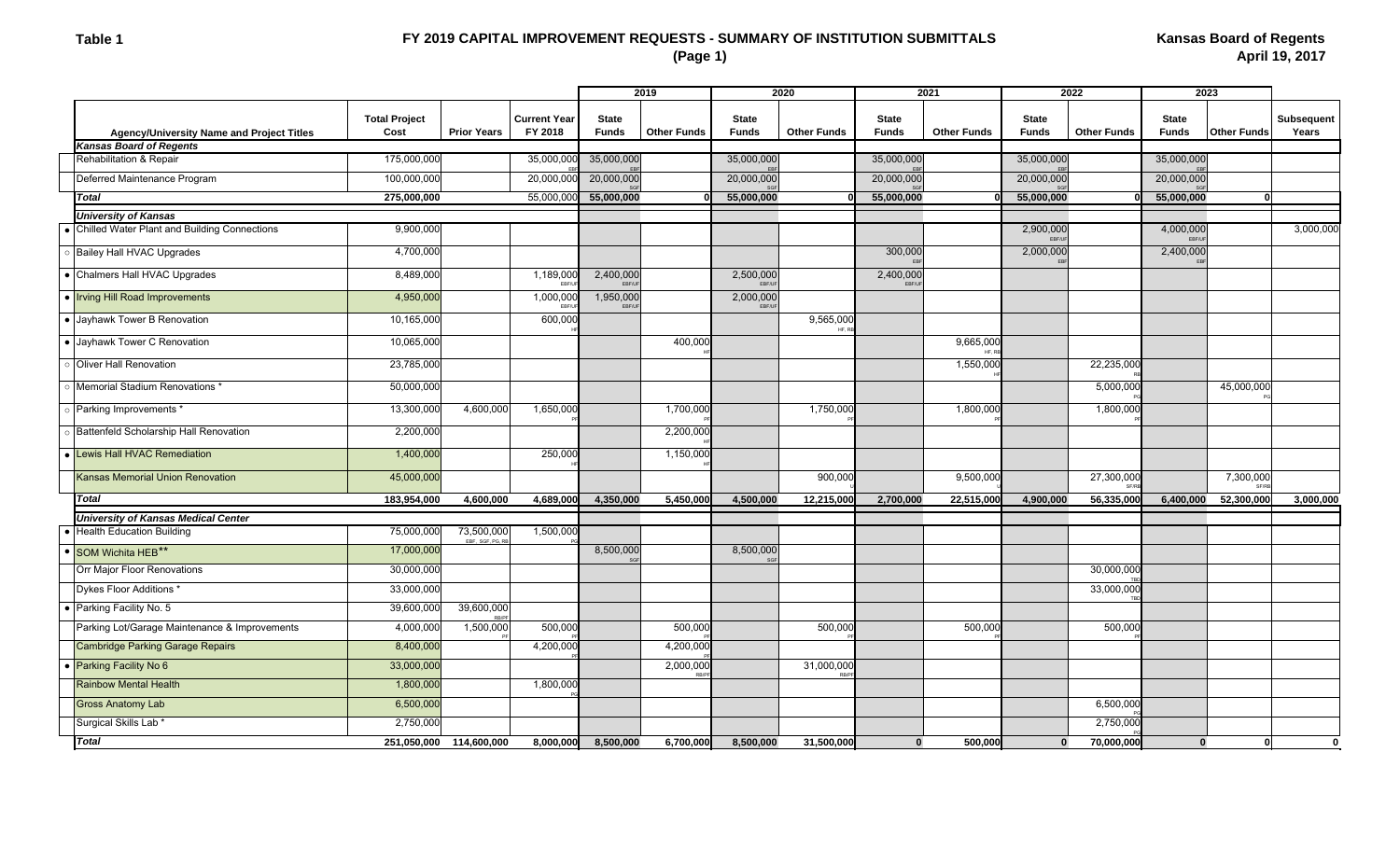# **FY 2019 CAPITAL IMPROVEMENT REQUESTS - SUMMARY OF INSTITUTION SUBMITTALS (Page 2)**

|                                                         |                              |                      |                                |                              | 2019               |                              | 2020               | 2021                         |                    | 2022                         |                    | 2023                         |                    |                            |  |
|---------------------------------------------------------|------------------------------|----------------------|--------------------------------|------------------------------|--------------------|------------------------------|--------------------|------------------------------|--------------------|------------------------------|--------------------|------------------------------|--------------------|----------------------------|--|
| Agency/University Name and Project Titles               | <b>Total Project</b><br>Cost | <b>Prior Years</b>   | <b>Current Year</b><br>FY 2018 | <b>State</b><br><b>Funds</b> | <b>Other Funds</b> | <b>State</b><br><b>Funds</b> | <b>Other Funds</b> | <b>State</b><br><b>Funds</b> | <b>Other Funds</b> | <b>State</b><br><b>Funds</b> | <b>Other Funds</b> | <b>State</b><br><b>Funds</b> | <b>Other Funds</b> | <b>Subsequent</b><br>Years |  |
| <b>Kansas State University</b>                          |                              |                      |                                |                              |                    |                              |                    |                              |                    |                              |                    |                              |                    |                            |  |
| • East Seaton Hall Renovations and Addition             | 75,000,000                   | 64,000,000<br>FRE PG | 6,000,000<br>FRE PG            |                              |                    |                              |                    |                              |                    |                              |                    |                              |                    |                            |  |
| Parking Lot Improvement                                 | 5,600,000                    | 2,400,000            | 800,000                        |                              | 800,000            |                              | 800,000            |                              | 800,000            |                              |                    |                              |                    |                            |  |
| • Jardine Residence Hall Complex Renovations            | 102,000,000                  | 85,524,300           | 795,000                        |                              | 820,000            |                              | 845,000            |                              | 870,000            |                              | 895,000            |                              | 895,000            | 5,070,000                  |  |
| • Jon Wefald Residence Hall and Dining Center           | 80,000,00                    | 76,340,000           | 3,660,000                      |                              |                    |                              |                    |                              |                    |                              |                    |                              |                    |                            |  |
| • Chilled Water Plant & Campus Distribution Infr. Loop  | 56,000,000                   | 55,800,000           | 200,000                        |                              |                    |                              |                    |                              |                    |                              |                    |                              |                    |                            |  |
| • K-State Student Union Expansion                       | 31,000,000                   | 28,500,000           | 2,500,000                      |                              |                    |                              |                    |                              |                    |                              |                    |                              |                    |                            |  |
| • Pittman Freezer Repairs                               | 2,020,000                    | 1,500,000            | 520,000                        |                              |                    |                              |                    |                              |                    |                              |                    |                              |                    |                            |  |
| • Mosier Hall Magnetic Resonance Imaging Enhancement    | 2,620,572                    | 500,000              | 2,120,572                      |                              |                    |                              |                    |                              |                    |                              |                    |                              |                    |                            |  |
| • Trotter 3rd Floor Veterinary Anatomy Lab Renovation   | 4,700,000                    | 500,000<br>PG. VM    | 4,200,000<br>PG VI             |                              |                    |                              |                    |                              |                    |                              |                    |                              |                    |                            |  |
| Bill Snyder Family Stadium Field Walls/Turf Replacement | 1,340,000                    | 850,000<br>PG        | 490,000<br>PG.                 |                              |                    |                              |                    |                              | 1,500,000          |                              |                    |                              |                    |                            |  |
| Bill Snyder Family Stadium Ph V East Stadium Upgrades   | 4,655,000                    | 500,000              | 705,000                        |                              | 1,720,000          |                              | 1,730,000          |                              |                    |                              |                    |                              |                    |                            |  |
| Campus Infrastructure Improvements - 12.5kVA Electrical | 5,850,000                    |                      | 2,925,000                      | 2,925,000                    |                    |                              |                    |                              |                    |                              |                    |                              |                    |                            |  |
| Agronomy Education Center                               | 1,200,000                    |                      |                                |                              | 800,000            |                              | 400,000            |                              |                    |                              |                    |                              |                    |                            |  |
| • CVM Kansas Veterinary Diagnostic & Research Center    | 43,200,000                   | 500,000              |                                |                              |                    |                              |                    |                              | 30,000,000         |                              | 12,700,000         |                              |                    |                            |  |
| • Moiser Hall Small Animal Clinic Renovations           | 1,820,328                    | 120,000<br>VMR F     |                                |                              | 1,700,328<br>VMR F |                              |                    |                              |                    |                              |                    |                              |                    |                            |  |
| Agricultural Research & Extension Facility (FASTER)     | 150,000,000                  |                      |                                |                              |                    |                              |                    |                              | 50,000,000<br>PG F |                              | 50,000,000<br>PG F |                              | 50,000,000<br>PG F |                            |  |
| Durland 2nd Floor Remodel                               | 1,500,000                    |                      |                                |                              |                    |                              |                    |                              | 500,000            |                              | 1,000,000          |                              |                    |                            |  |
| Hale Library 1st Floor Remodel                          | 5,500,000                    |                      |                                |                              |                    |                              |                    |                              |                    |                              | 500,00             |                              | 5,000,000          |                            |  |
| Justin Hall Suite Remodel                               | 2,000,000                    |                      |                                |                              |                    |                              |                    |                              | 500,000            |                              | 1,000,000          |                              | 500,000            |                            |  |
| Large Animal Research Center Expansion - Phase I & II   | 17,800,000                   |                      |                                |                              |                    |                              |                    |                              | 5,000,000          |                              | 5,000,000          |                              |                    | 7,800,000                  |  |
| McCain Additions and Code Compliance                    | 10,600,000                   |                      |                                |                              |                    |                              |                    |                              |                    |                              | 10,600,000         |                              |                    |                            |  |
| Multi-cultural Student Center                           | 17,000,000                   |                      |                                |                              |                    |                              |                    |                              | 1,700,000          |                              | 13,000,000         |                              | 2,300,000          |                            |  |
| Trotter 1st Floor Clinical Skill Lab / Lobby Renovation | 2,500,000                    |                      |                                |                              |                    |                              |                    |                              | 2,500,000          |                              |                    |                              |                    |                            |  |
| West Memorial Stadium Renovation Phase II and III       | 7,250,000                    |                      |                                |                              |                    |                              |                    |                              | 3,500,000          |                              | 3,750,000          |                              |                    |                            |  |
| <b>Derby Dining Center Renovation</b>                   | 34,000,000                   |                      |                                |                              |                    |                              |                    |                              | 14,000,000         |                              | 18,000,000         |                              | 2,000,000          |                            |  |
| New Derby Community 600 Bed Residence Hall              | 80,000,000                   |                      |                                |                              |                    |                              |                    |                              | 26,000,000         |                              | 41.000.000         |                              | 13,000,000         |                            |  |
| New Jardine Apartment / Residence Hall                  | 18,500,000                   |                      |                                |                              |                    |                              |                    |                              |                    |                              | 8,450,000          |                              | 9,250,000          | 800,000                    |  |
| Moore Residence Hall Lighting and Fire Alarm            | 1,500,000                    |                      |                                |                              | 750,000            |                              | 750,000            |                              |                    |                              |                    |                              |                    |                            |  |
| Boyd Hall Elevator                                      | 1,180,000                    |                      |                                |                              |                    |                              |                    |                              |                    |                              | 610,000            |                              | 570,000            |                            |  |
| Putnam Elevator                                         | 1,250,000                    |                      |                                |                              |                    |                              |                    |                              |                    |                              |                    |                              | 670,000            | 580,000                    |  |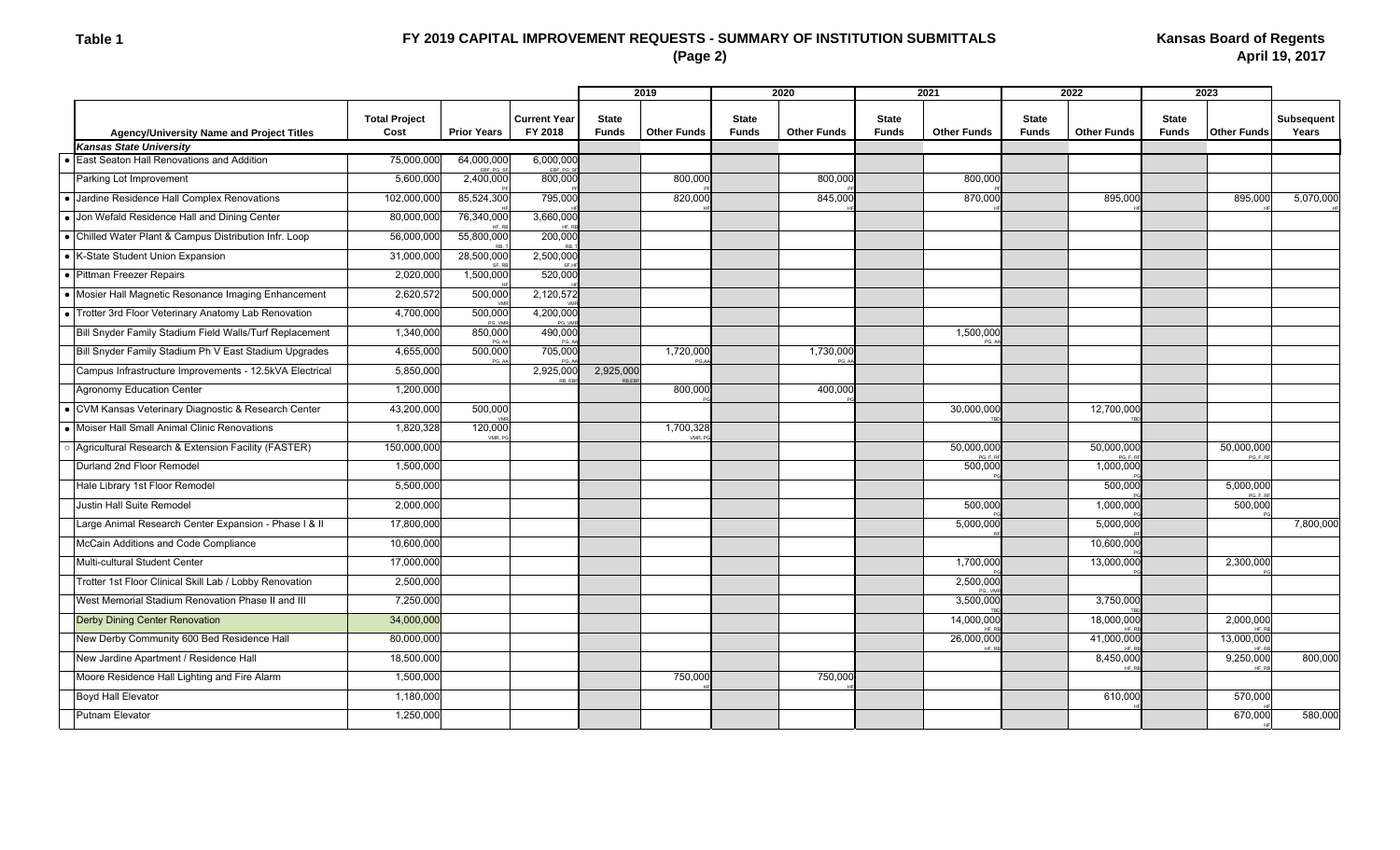### **Table 1**

# **FY 2019 CAPITAL IMPROVEMENT REQUESTS - SUMMARY OF INSTITUTION SUBMITTALS (Page 3)**

|                                                        |                              |                    |                                | 2019                         |                    | 2020                         |                    | 2021                         |                    | 2022                         |                    | 2023                         |                    |                     |
|--------------------------------------------------------|------------------------------|--------------------|--------------------------------|------------------------------|--------------------|------------------------------|--------------------|------------------------------|--------------------|------------------------------|--------------------|------------------------------|--------------------|---------------------|
| <b>Agency/University Name and Project Titles</b>       | <b>Total Project</b><br>Cost | <b>Prior Years</b> | <b>Current Year</b><br>FY 2018 | <b>State</b><br><b>Funds</b> | <b>Other Funds</b> | <b>State</b><br><b>Funds</b> | <b>Other Funds</b> | <b>State</b><br><b>Funds</b> | <b>Other Funds</b> | <b>State</b><br><b>Funds</b> | <b>Other Funds</b> | <b>State</b><br><b>Funds</b> | <b>Other Funds</b> | Subsequent<br>Years |
| <b>Bramlage Roof Replacement</b>                       | 3,100,000                    |                    |                                |                              |                    |                              |                    |                              | 1,600,000          |                              | 1,500,000<br>PG 4  |                              |                    |                     |
| Soccer / Baseball Team Facility                        | 8,500,000                    |                    |                                |                              |                    |                              |                    |                              | 8,500,000          |                              |                    |                              |                    |                     |
| KSU Polytechnic Apartment Complex '                    | 6,000,000                    |                    |                                |                              |                    |                              |                    |                              | 600,000            |                              | 3,000,000          |                              | 2,400,000          |                     |
| KSU Polytechnic Runway Improvements                    | 3,111,800                    |                    |                                |                              |                    |                              |                    |                              | 2,000,000          |                              | 1,111,800          |                              |                    |                     |
| Geosciences Building                                   | 30,000,000                   |                    |                                |                              |                    |                              |                    |                              | 5,000,000<br>PG T  |                              | 19,000,000         |                              | 10,500,000         |                     |
| <b>KSU Polytechnic - AARC Incubation Complex</b>       | 20,000,000                   |                    |                                |                              |                    |                              |                    |                              | 4,000,000          |                              | 16,000,000         |                              |                    |                     |
| <b>Total</b>                                           | 838,297,700                  | 317,034,300        | 24,915,572                     | 2.925.000                    | 6,590,328          | $\mathbf{0}$                 | 4.525.000          | $\bf{0}$                     | 158,570,000        | $\mathbf{0}$                 | 207,116,800        |                              | 0 97,085,000       | 14,250,000          |
| <b>Wichita State University</b>                        |                              |                    |                                |                              |                    |                              |                    |                              |                    |                              |                    |                              |                    |                     |
| Central Energy Plant Cooling Tower Fan Replacement     | 1,770,000                    |                    |                                | 60,000                       |                    | 1,710,000                    |                    | 5,500,000                    |                    |                              |                    |                              |                    |                     |
| Henrion Hall Renovation                                | 7,865,000                    |                    | 700,000                        |                              | 7,165,000          |                              |                    |                              |                    |                              |                    |                              |                    |                     |
| Parking Maintenance & Improvements                     | 3,000,000                    |                    | 500,000                        |                              | 500,000            |                              | 500,000            |                              | 500,00             |                              | 500,000            |                              | 500,000            |                     |
| Eck Stadium / Home of Tyler Field - Ph. V Improvements | 3,000,000                    |                    | 3,000,000                      |                              |                    |                              |                    |                              |                    |                              |                    |                              |                    |                     |
| Charles Koch Arena Expansion & Renovation              | 13,000,000                   |                    | 1,000,000                      |                              | 12,000,000         |                              |                    |                              |                    |                              |                    |                              |                    |                     |
| Innovation Campus New School of Business               | 65,356,131                   |                    | 1,000,000                      |                              | 44,000,000         |                              | 10,000,000         |                              |                    |                              |                    |                              |                    |                     |
| Raze Fairmount Towers/New Parking                      | 1,000,000                    |                    |                                |                              | 100,000            |                              | 900,000            |                              |                    |                              |                    |                              |                    |                     |
| Total                                                  | 94,991,131                   | n                  | 6,200,000                      | 60.000                       | 63,765,000         | 1.710.000                    | 11,400,000         | 5,500,000                    | 500.000            | $\Omega$                     | 500,000            | $\Omega$                     | 500,000            |                     |
| <b>Emporia State University</b>                        |                              |                    |                                |                              |                    |                              |                    |                              |                    |                              |                    |                              |                    |                     |
| New Maintenance Facility**                             | 10,352,000                   |                    |                                |                              | 500,000            | 4.852.000                    |                    | 5,500,000                    |                    |                              |                    |                              |                    |                     |
| New 325 Bed Residential Life Facility                  | 21,963,000                   | 400,000            | 15,000,000                     |                              | 6,563,000          |                              |                    |                              |                    |                              |                    |                              |                    |                     |
| Morse Complex Demolition                               | 1,260,000                    |                    |                                |                              | 1,260,000          |                              |                    |                              |                    |                              |                    |                              |                    |                     |
| <b>New University House</b>                            | 1,300,000                    | 100,000            | 1,000,000                      |                              | 200,000            |                              |                    |                              |                    |                              |                    |                              |                    |                     |
| Parking Improvements                                   | 375,000                      |                    |                                |                              | 75,000             |                              | 75,000             |                              | 75,000             |                              | 75,000             |                              | 75,000             |                     |
| New Aquatic Research & Research Center                 | 750,000                      |                    | 750,000                        |                              |                    |                              |                    |                              |                    |                              |                    |                              |                    |                     |
| <b>Abigail Morse Renovations</b>                       | 7,275,500                    |                    | 481,500                        |                              | 6,794,000          |                              |                    |                              |                    |                              |                    |                              |                    |                     |
| <b>Total</b>                                           | 43,275,500                   | 500,000            | 17,231,500                     |                              | 15,392,000         | 4,852,000                    | 75,000             | 5,500,000                    | 75,000             | $\mathbf{0}$                 | 75,000             | $\Omega$                     | 75,000             |                     |
| <b>Pittsburg State University</b>                      |                              |                    |                                |                              |                    |                              |                    |                              |                    |                              |                    |                              |                    |                     |
| Kelce Expansion                                        | 18,500,000                   | 538,661            | 534,384                        |                              | 368,365            | 8,529,295                    |                    | 8,529,295                    |                    |                              |                    |                              |                    |                     |
| <b>KTC Expansion</b>                                   | 15,000,000                   |                    |                                |                              |                    | 8,000,000                    |                    | 7,000,000                    |                    |                              |                    |                              |                    |                     |
| McPherson Hall Expansion                               | 4,000,000                    |                    |                                |                              |                    | 4,000,000                    |                    |                              |                    |                              |                    |                              |                    |                     |
| Tyler Research Center Expansion                        | 10,000,000                   |                    |                                |                              |                    |                              |                    |                              |                    | 5,000,000                    |                    | 5,000,000                    |                    |                     |
| <b>Sports Complex Improvements</b>                     | 6,400,000                    | 400,000            | 1,200,000                      |                              | 3,000,000          |                              | 900,00             |                              | 900,000            |                              |                    |                              |                    |                     |
| Parking Maintenance & Improvements                     | 1,200,000                    |                    | 200,000                        |                              | 200,000            |                              | 200,00             |                              | 200,00             |                              | 200,000            |                              | 200,000            |                     |